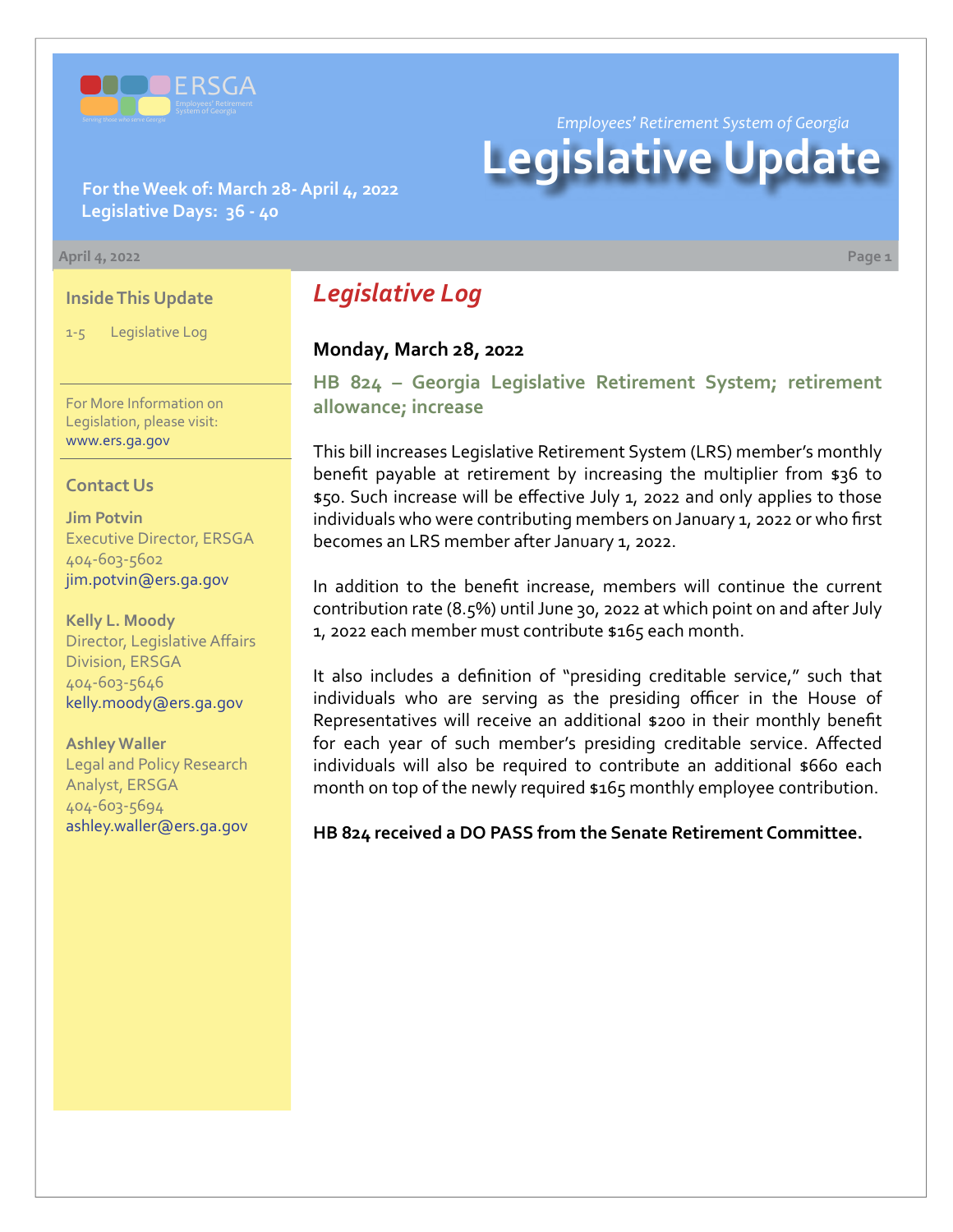# *Legislative Log (continued)*

#### **Tuesday, March 29, 2022**

**[SB 343 – Retirement; prohibition of granting postretirement benefit adjustments to any](https://www.legis.ga.gov/legislation/61176)  individual who became a member on or after July 1, 2009; remove**

This bill contains several provisions, which are listed out below:

Section 1 – Specifies that employers shall contribute amounts relating to creditable service for forfeited leave only for retirements that become effective prior to July 1, 2022.

• All forfeited leave payments for future retirements beyond such date would be factored into actuarial assumptions for ERS and paid as part of the ADEC.

Section 2 – Updates 401(k) employer matching structure for GSEPS members of ERS.

- Employers would match employee contributions on a one-for-one basis up to a maximum of five percent of the employee's pay.
- GSEPS members with more than five years of creditable service and who contribute five percent to their 401(k) would receive an additional 0.5 percent employer match for each year of service that exceeds five years.
- The additional employer matching contribution would be capped after 13 years of service, which is equivalent to a maximum employer contribution of nine percent.

**SB 343 received a DO PASS from the House Rules Committee and was placed on the House debate calendar for 3/30/2022.**

### **Wednesday, March 30, 2022**

## **[SB 343 – Retirement; prohibition of granting postretirement benefit adjustments to any](https://www.legis.ga.gov/legislation/61176)  individual who became a member on or after July 1, 2009; remove**

This bill contains several provisions, which are listed out below:

Section 1 – Specifies that employers shall contribute amounts relating to creditable service for forfeited leave only for retirements that become effective prior to July 1, 2022.

• All forfeited leave payments for future retirements beyond such date would be factored into actuarial assumptions for ERS and paid as part of the ADEC.

Section 2 – Updates 401(k) employer matching structure for GSEPS members of ERS.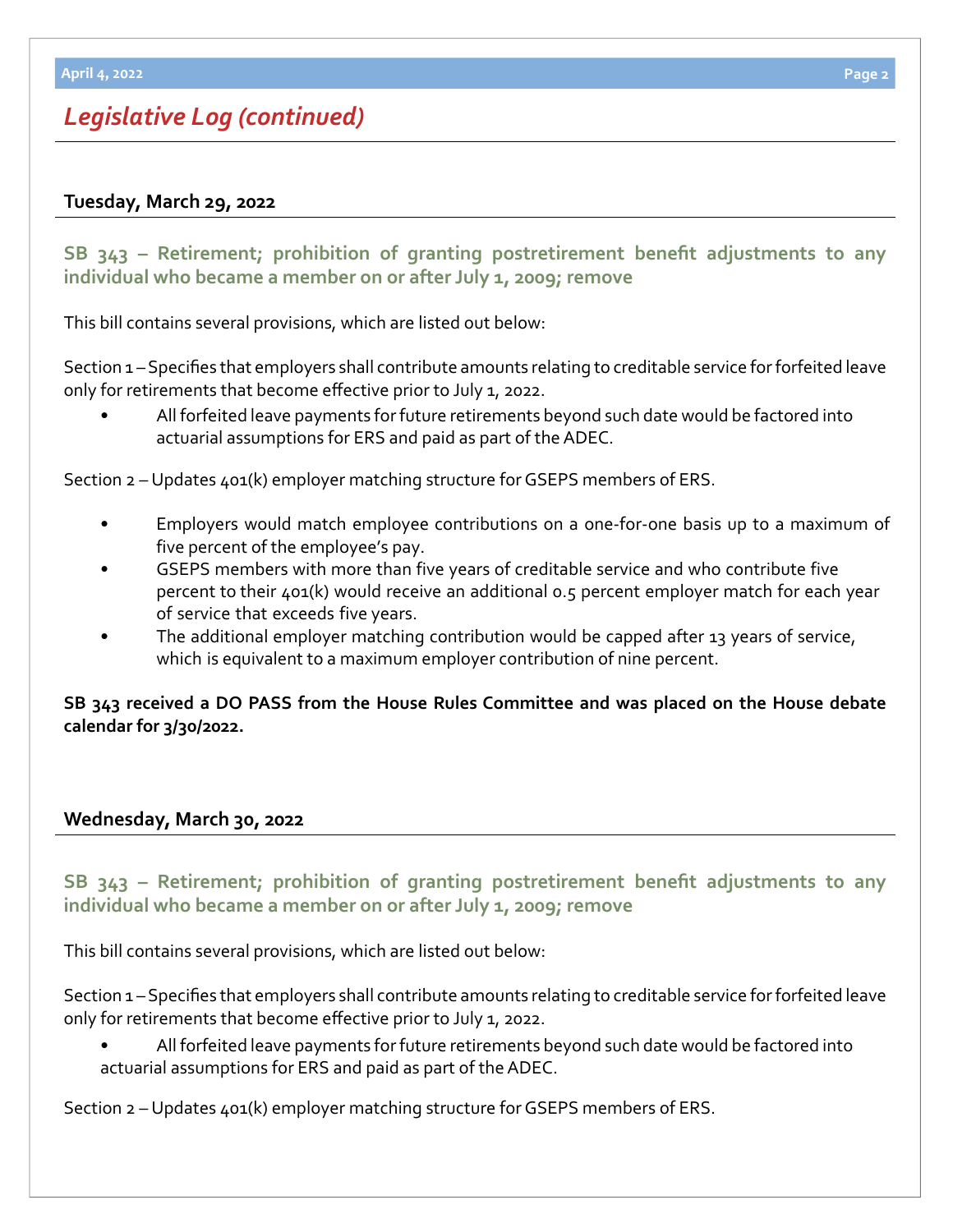# *Legislative Log (continued)*

- Employers would match employee contributions on a one-for-one basis up to a maximum of five percent of the employee's pay.
- GSEPS members with more than five years of creditable service and who contribute five percent to their 401(k) would receive an additional 0.5 percent employer match for each year of service that exceeds five years.
- The additional employer matching contribution would be capped after 13 years of service, which is equivalent to a maximum employer contribution of nine percent.

#### **SB 343 received a DO PASS from the House by a vote of 168-1.**

#### **Thursday, March 31, 2022**

#### **[HB 824](https://www.legis.ga.gov/legislation/60709) – [Georgia Legislative Retirement System; retirement allowance; increase](https://www.legis.ga.gov/legislation/60709)**

This bill increases Legislative Retirement System (LRS) member's monthly benefit payable at retirement by increasing the multiplier from \$36 to \$50. Such increase will be effective July 1, 2022 and only applies to those individuals who were contributing members on January 1, 2022 or who first becomes an LRS member after January 1, 2022.

In addition to the benefit increase, members will continue the current contribution rate (8.5%) until June 30, 2022 at which point on and after July 1, 2022 each member must contribute \$165 each month. It also includes a definition of "presiding creditable service," such that individuals who are serving as the presiding officer in the House of Representatives will receive an additional \$200 in their monthly benefit for each year of such member's presiding creditable service. Affected individuals will also be required to contribute an additional \$660 each month on top of the newly required \$165 monthly employee contribution.

#### **HB 824 received a DO PASS from the Senate Rules Committee and was placed on the Senate debate calendar for 4/4/2022.**

#### **Friday, April 1, 2022**

**[SB 343](https://www.legis.ga.gov/legislation/61176) – [Retirement; prohibition of granting postretirement benefit adjustments to any](https://www.legis.ga.gov/legislation/61176)  individual who became a member on or after July 1, 2009; remove**

This bill contains several provisions, which are listed out below: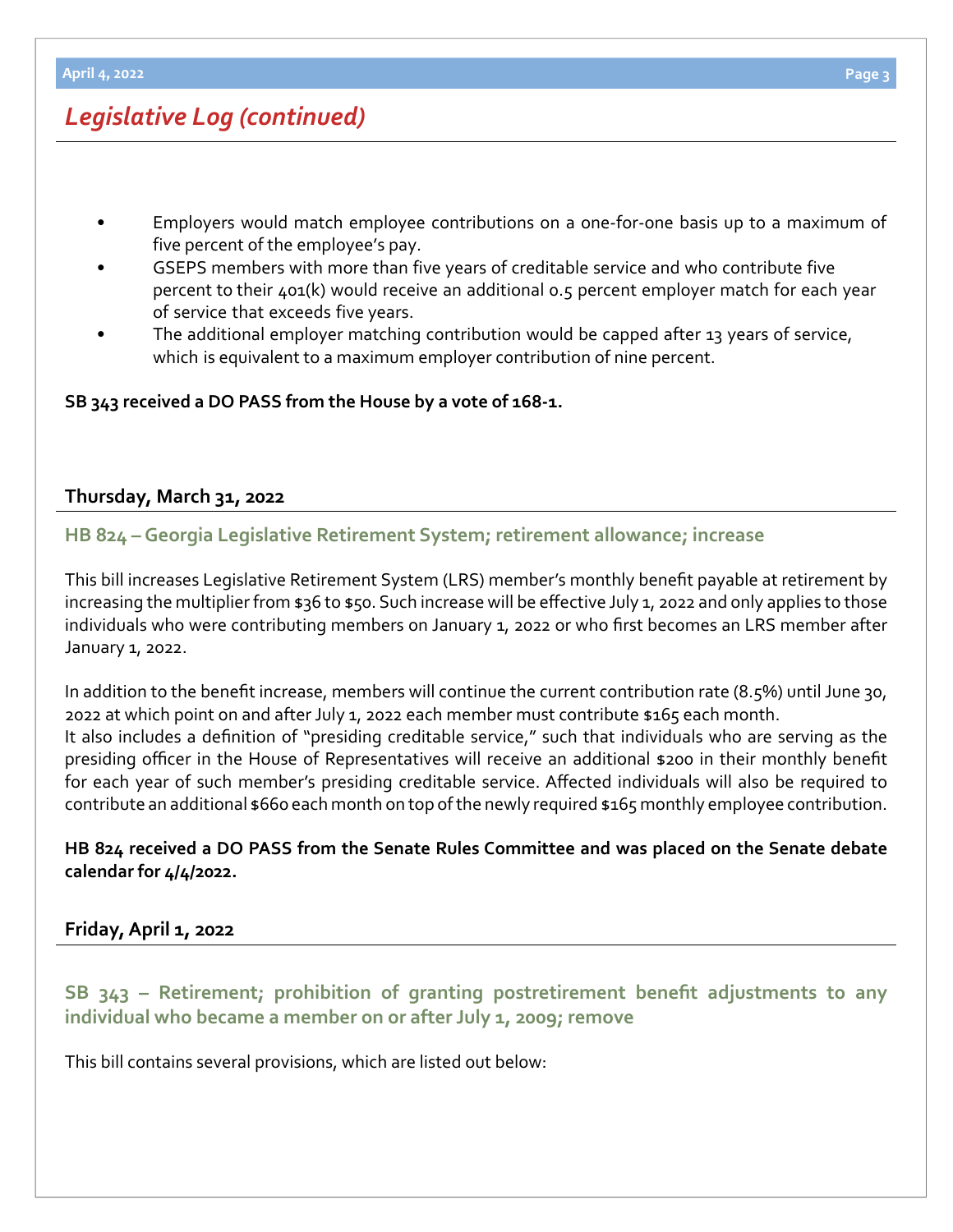#### **April 4, 2022 Page 4**

## *Legislative Log (continued)*

Section 1 – Specifies that employers shall contribute amounts relating to creditable service for forfeited leave only for retirements that become effective prior to July 1, 2022.

• All forfeited leave payments for future retirements beyond such date would be factored into actuarial assumptions for ERS and paid as part of the ADEC.

Section 2 – Updates 401(k) employer matching structure for GSEPS members of ERS.

- Employers would match employee contributions on a one-for-one basis up to a maximum of five percent of the employee's pay.
- GSEPS members with more than five years of creditable service and who contribute five percent to their 401(k) would receive an additional 0.5 percent employer match for each year of service that exceeds five years.
- The additional employer matching contribution would be capped after 13 years of service, which is equivalent to a maximum employer contribution of nine percent.

**SB 343 received an AGREE to the House Substitute from the Senate by a vote of 54-0.**

## **Monday, April 4, 2022**

### **[HB 824](https://www.legis.ga.gov/legislation/60709) – [Georgia Legislative Retirement System; retirement allowance; increase](https://www.legis.ga.gov/legislation/60709)**

This bill increases Legislative Retirement System (LRS) member's monthly benefit payable at retirement by increasing the multiplier from \$36 to \$50. Such increase will be effective July 1, 2022 and only applies to those individuals who were contributing members on January 1, 2022 or who first becomes an LRS member after January 1, 2022.

In addition to the benefit increase, members will continue the current contribution rate (8.5%) until June 30, 2022 at which point on and after July 1, 2022 each member must contribute \$165 each month. It also includes a definition of "presiding creditable service," such that individuals who are serving as the presiding officer in the House of Representatives will receive an additional \$200 in their monthly benefit for each year of such member's presiding creditable service. Affected individuals will also be required to contribute an additional \$660 each month on top of the newly required \$165 monthly employee contribution.

#### **HB 824 received a DO PASS from the Senate by a vote of 43-9.**